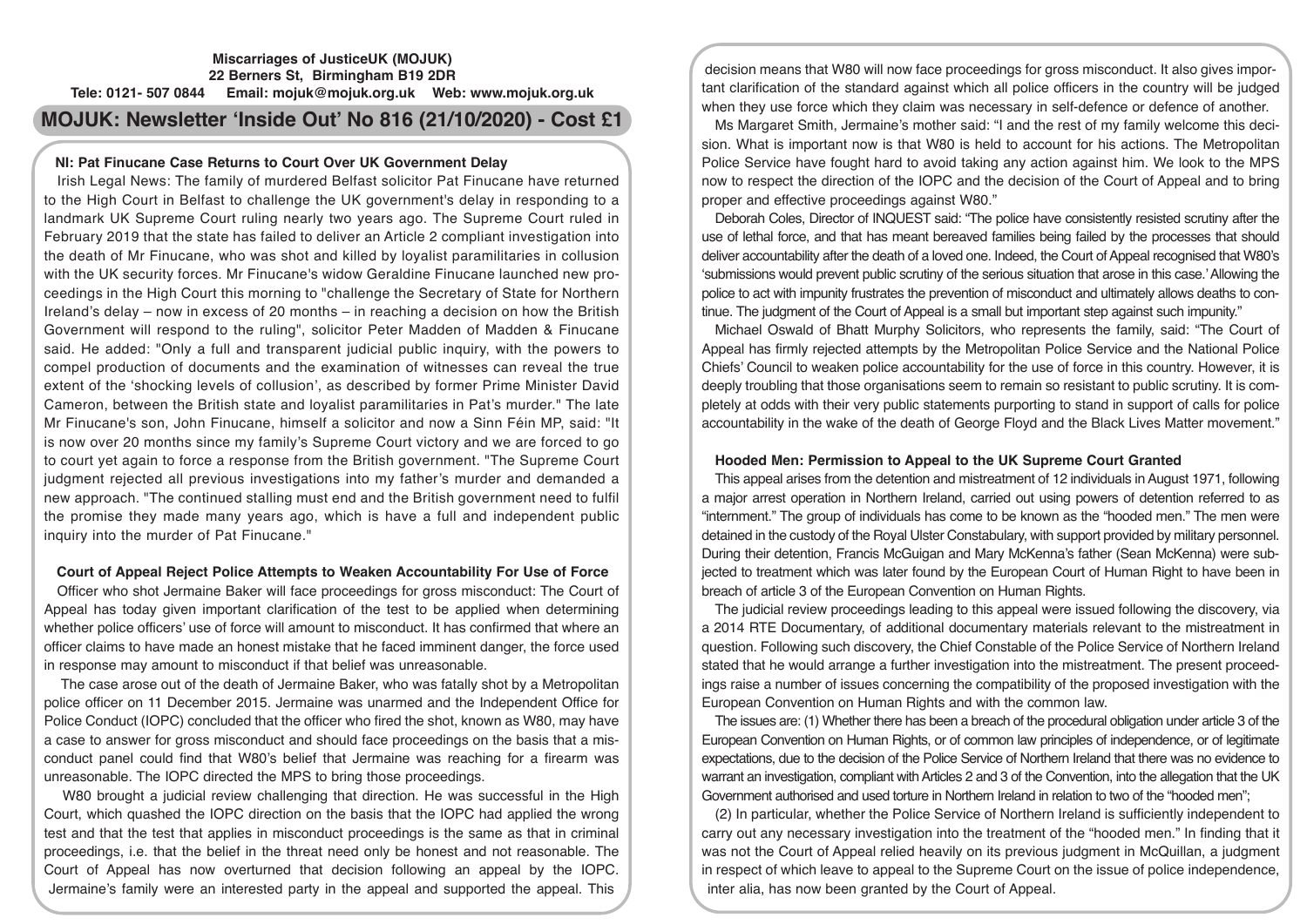## **Collusion is Not an Illusion - It is State Murder**

Socialist Worker: Gary Haggarty, a member of the pro-British paramilitary organisation the Ulster Volunteer Force in Northern Ireland, worked as a paid agent of Special Branch cops. In 2017 he pleaded guilty to 202 crimes, and asked that 301 others be taken into consideration. These included five murders. Under a proposed new law from the Tories, as a paid informant he could have been given immunity in advance for his crimes. MI5 has long had a policy of allowing its officers and informants to participate in criminal activity. But the Tories want to sort out the legal rules to fend off justice campaigners. The problem is that the government is right to insist that it will "underpin the longstanding work of intelligence and law enforcement agencies". There is the 1989 murder of Pat Finucane, a Belfast lawyer who was shot 14 times by Loyalists involved in British state collusion. British agents provided the information and the weapons for this and numerous other killings. There is Naa'imur Zakariyah Rahman, jailed for life in 2018 for plotting to kill then prime minister Theresa May. Spooks and cops provided Rahman with what he thought was a jacket and rucksack packed with explosives.

 There are the spy cops who bugged, burgled and bribed. They spied on murdered teenager Stephen Lawrence's family. And they formed sexual relationships with activists from various campaigns to get information. They encouraged crime to entrap activists. There are many other crimes committed by cops and spooks in Britain and abroad. The new legislation puts them all on a legal footing. And it even extends the list of people who can authorise crimes to include the Food Standards Agency and the Gambling Commission.

Labour bravely called for abstention on the bill. It supports putting into law the licence to commit a crime. Labour's cunning plan is, as with the bill to legalise torture last month, to allow the legislation to progress but to press the government for "robust safeguards". This is as useless as it is dangerous. It is a deliberate attempt to go along with right wing legislation to show that Keir Starmer's Labour is a safe pair of hands. To be fair, Labour opponents of the bill forced a vote on the second reading on Monday night. The Unite union made a point of calling for opposition. The result was that 19 Labour MPs voted against the bill. The rest rushed to catch last orders at the bar. That the left in parliament has quickly returned to a small number of people with some principles is a shame—but also a lesson. Our ability to defend ourselves against the state will not come from Labour.

#### **Youth Jail Plans Therapy Rather Than Steel Doors**

Sean Coughlan, BBC News: "Once you're caught in the grip of the system you are doomed," says the founder of a radically different approach to jailing young offenders. Steve Chalke aims to stop a revolving door of criminality that at present sees 69% of young prisoners reoffending within a year of release. He says the "19th Century, Dickensian" approach is "absolutely broken". Instead he will lead England's first "secure school", opening near Rochester, Kent in 2022.

According to the Ministry of Justice's recent White Paper, this new template for cutting reoffending must be "schools with security, rather than prisons with education". 'A house, not a prison wing' - The proposed legislation will also allow a charity to run these new institutions - and the charity running the first secure school will be the Oasis group, headed by Mr Chalke. "We have to move from a model of justice which is about retaliation to a model that's about resettlement and renewal," he says. "And the only way of doing that is a psychologically-informed approach." There will be a Scandinavian-style emphasis on therapy and education rather than metal doors and warders with bunches of keys - even though this will remain a secure jail

with a perimeter wall. "There are going to be bedrooms, not cells; a house, not a wing," says Mr Chalke. He wants to use neuroscience rather than clanging steel doors and bars.

Secure schools want to get away from this kind of image of metal doors and prison wings. Toughened glass, thick wooden doors, electronic fobs rather than locks and keys can be as secure as steel bars, he argues, but with a different and less aggressive atmosphere. There will be about 50 residents, divided into four houses, and he wants to move away from "retribution" and a system that "scares and intimidates". "So we lock people up in cells and behind bars and all the rest of it, leave them there for three, four or five years, let them go and then wonder why they've not got better," he says. "When the public talk about the word 'secure', they think of bolts and bars and locks. Whereas, for a lot of young people, what they need is 'security'. There will be a focus on education and rehabilitation rather than locks and punishment

"I know kids who wish they could go to sleep tonight and feel secure that they won't be woken up by their dad beating up their mum or their mum having another alcoholic row. They want to sleep in security," says Mr Chalke, whose academy trust group runs more than 50 schools. The starting point has been trying to break the pattern of reoffending - to end the cycle in which offenders enter the prison system as children and then are highly likely to return there as adults. There's a cost in terms of the victims of crime - for the 69% who reoffend within a year of release, each young reoffender commits an average of five crimes. Most of those leaving youth custody will go on to be adult offender For shorter times in custody, of six months or less, the reoffending rate is even higher at 77%. And the reoffending rates for those leaving custody are much higher than for young people given cautions or non-custodial sentences.

Assaults:There is also a financial cost. A young offender institution costs £76,000 per inmate per year, a secure training centre place £160,000 and a secure children's home place £210,000 per year. And House of Commons library figures show there were 269 assaults per month on average in young offender institutions. The number of young people in custody has fallen sharply in recent year Mr Chalke wants the secure school to turn the page on how young inmates are treated. Not least because the challenge is changing. There has been a rapid reduction in the number of under-18s in custody, down by more than two thirds since 2001, to a current total of about 860. In contrast almost 13,000 were given community sentences. But Mr Chalke says those in the youth prison system are now a more hard-core group of serious offenders, often with complex psychological problems.

Most young offenders are likely to get community sentences. He wants to use the expertise of mental health services working with dangerous people in secure settings - and to use advances in neuroscience to address the impact of neglect and abuse. Alongside the education and therapy inside, he wants to set up a much more effective safety net for when inmates are released - helping with accommodation and employment.

In trouble in a day. Mr Chalke tells the story of what he's trying to avoid - a 17 year old released from custody in London, being intercepted by their former gang and sent out as a drugs courier and getting stabbed in a dispute, all within a day. But the secure school is being built on a troubled site - the former Medway secure training centre. This was the subject of an undercover investigation by BBC Panorama and was later closed. It's also not far from the village of Borstal, which gave its name to a previous approach at youth justice. There is a plan for better support for young inmates when they are released

Frances Crook of the Howard League for Penal Reform rejects the positive claims for the secure school - and said it is "not the answer". She says it is just another in a long list of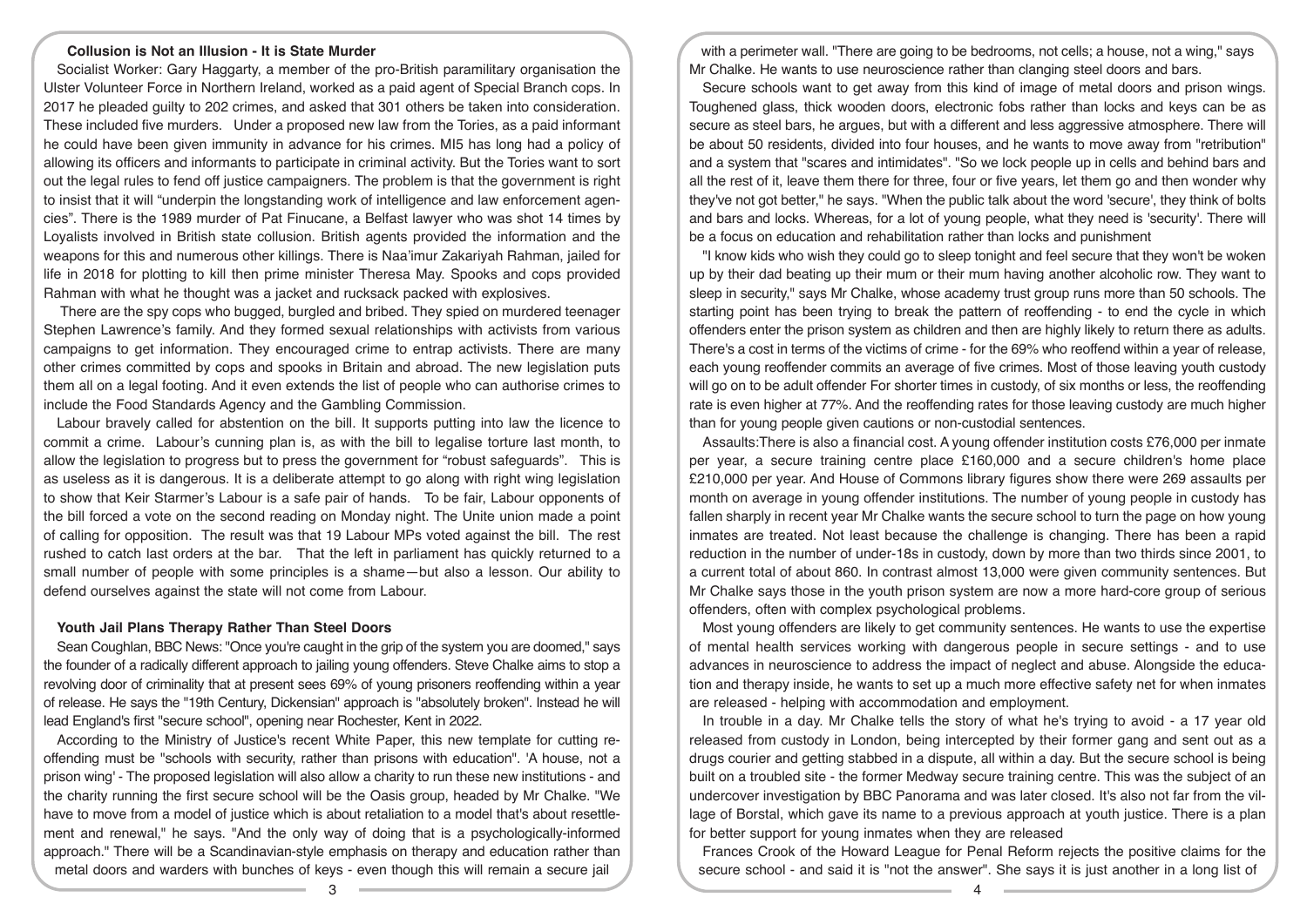"reinventing ways of punishing children by locking them up - which always failed". The prison reform organisation's chief executive said the problem was sending so many children to prison, rather than cosmetic changes to how they were treated. But the Ministry of Justice says that secure schools, with their focus on education and "wrap-around health services" are going to be the future model which will "guide our transformation of youth custody".

### **Death of Kevin Clarke: Serious failures by MET, London Ambulance Service, et al,**

An inquest has today, Friday 9th October, 2020, concluded that the death of Kevin Clarke was contributed to by restraint and highlighted serious failures involving Metropolitan Police Officers, the London Ambulance Service, South London and Maudsley NHS Trust (SLaM) and Jigsaw, an assisted housing provider. The jury found that opportunities for earlier, less restricted intervention were missed by SLaM and Jigsaw, and that the use of restraints by police were 'a high risk option' which 'escalated the situation to a medical emergency'.

Kevin Clarke, a 35 year old black man, was experiencing a mental health crisis when he died following restraint by Metropolitan Police officers in Lewisham, South London, on 9 March 2018. During the restraint, which lasted 33 minutes, he told officers 'I can't breathe' and 'I'm going to die', but they said they did not hear him. Despite this, the jury concluded that it was 'highly likely' that at least one officer heard Kevin say 'I can't breathe'.

The medical cause of Kevin's death was Acute Behavioural Disturbance (in a relapse of schizophrenia) leading to exhaustion and cardiac arrest contributed to by restraint struggle and being walked. The jury found the following issues possibly or probably contributed to Kevin's death: > The failure of the ambulance crew to conduct a complete clinical assessment on their arrival, and provide appropriate clinical advice, both of which amounted to a failure to provide basic medical care. > Jigsaw's and SLaM's crisis management plans did not include critical information to assist with Kevin's wellbeing and relapse management which was inadequate and a serious failure in the quality of care. > Inappropriate management of the relapse by the community mental health team. > Inappropriate restraint and failures to properly supervise the restraint by police officers. > Inadequate risk assessments by the paramedical staff together with the police officers of Kevin's condition. > Inappropriate way in which Kevin was moved from the playing field which impaired his breathing and increased the stress on his body.

Kevin (known as KC) was diagnosed with paranoid schizophrenia when he was 17 years old. From February 2016 he resided in assisted living for people with complex mental health needs run by Penrose Jigsaw Project. He was under the clinical care of South London and Maudsley NHS Trust (SLaM). The inquest heard that two days before his death, Kevin had not attended his mandatory medication supervision. When staff next saw him the next day, he appeared unwell and staff become concerned that he may be relapsing. When Jigsaw staff notified the SLaM team, Kevin's responsible clinician advised that he would likely need to be taken to a place of safety by the police under Section 136 as he deteriorated quickly when he was relapsing. Kevin was considered high risk by SLaM on the day of his death. Despite this, no plans were made by SLaM to manage the Section 136 process and nobody was specifically assigned to see him. The inquest heard evidence that the care plan drawn up by SLaM and in place for Kevin had not been updated to include crisis management advice.

 On the day of his death, Kevin had been standing outside in the cold for over four hours before the Jigsaw staff called the police. When the police did eventually arrive to see Kevin, officers assessed that they did not have sufficient grounds to use their Section 136 powers to detain him.

These officers had not been aware that a community mental health nurse had spoken to Kevin not long before they arrived, albeit completely by chance, and had assessed that Kevin was relapsing, hallucinating and needed to be taken to a place of safety. The police did not consult any mental health professionals before making their decision not to use their Section 136 powers.

 Minutes after these police officers left the scene, the police were called to a report of a large man running through gardens and climbing over fences. When police arrived, Kevin was found lying on the wet muddy field, rolling side to side and mumbling to himself. In total nine officers attended. Evidence was heard at the inquest that the officers had recognised signs of mental ill health and Acute Behavioural Disturbance (ABD\*\*) and were aware of the risks of restraint. Police called an ambulance but did not communicate their concerns about ABD.

 After been contained for over ten minutes, as soon as Kevin attempted to get to his knees, although swaying from side to side and visibly unwell, police officers lay hands on him and immediately restrained him. Kevin was handcuffed in the rear stack position, placed in the prone and then semi-prone position and then had leg restraints placed on him. The jury found that the officers' decision to use restraint was inappropriate because it was not based on a balanced assessment of the risks to Kevin, compared to the risks to the public and police. They concluded that Kevin was generally cooperative and responsive up until the point when officers laid hands on him.

When the ambulance crew arrived at the scene around ten minutes after the restraint began, they stood back and did not carry out a proper assessment of Kevin's health, with the lead paramedic telling the inquest that she felt too scared to get close to him to do so. The paramedics did not bring their medical emergency bag. The LAS were not made aware of and did not recognise signs of ABD.

The police officers and paramedics briefly discussed carrying Kevin to the ambulance using a carry sheet or moving the ambulance to the field, however it was decided by the police to walk Kevin under significant restraint. When Kevin was eventually taken to the ambulance, he bent over at the waist and handcuffed behind his back, with officers at his sides and back. His hoody was pulled over his head and downwards, obscuring his face. Officers and paramedics accepted at the inquest that this inhibited their ability to monitor Kevin's vital signs. The jury found that the choice of conveyance worsened Kevin's state of exhaustion, added more strain on his body and led to his cardiac arrest.

During this move, Kevin collapsed twice over a short period. No medical intervention or assessment was offered by the paramedics and the police officers did not conduct a check on his welfare. After the second collapse, his head appeared limp and he was unresponsive. A carry sheet was then used to move Kevin to the ambulance, where at 3.14pm cardiac arrest was reported, and chest compressions initiated. Restraint devices were initially kept on even as paramedics administered emergency treatment. Kevin was pronounced dead at 4.17pm at Lewisham hospital. Kevin's death comes in the broader context of a disproportionate number of black men who have died following use of force by police in England and Wales, and the well-known risks of restraint as highlighted in recommendations arising from previous deaths.

*Wendy Clarke, Kevin's mother*, said on behalf of the family: "KC was a loving kind caring person who always looked out for others. But those involved in his death saw him as the stereotyped big black violent mentally unwell man. KC was restrained unnecessarily and with disproportionate force. There was a lack of engagement, communication and urgency by all those who owed him a duty of care. Despite the fact that KC can be heard saying 'I can't breathe' and 'I'm going to die' they ignored him. So to hear officers say they would not do anything different is shocking. My son lost his life because of a number of missed chances by the mental health team, the accommodation provider, the police and paramedics who all stood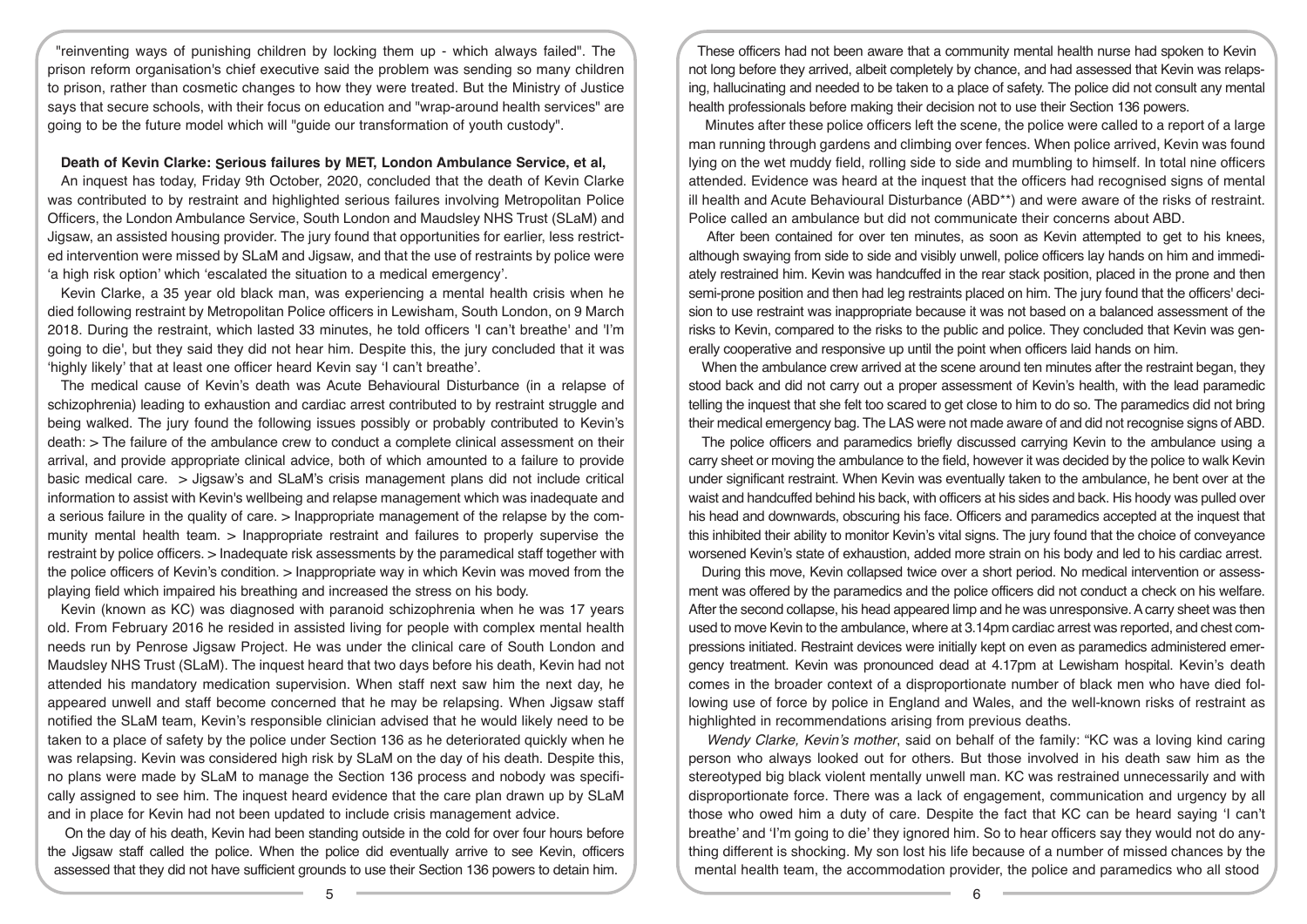by and let KC die. KC was loved by many and will be missed dearly. In his memory we want to see accountability, and real change, not just in training, but the perception and response to black people by the police and other services. We want mental health services better funded so the first point of response is not just reliant on the police. There must not be another George Floyd, Sean Rigg or Kevin Clarke."

*Anita Sharma, Head of Casework at INQUEST*, said: "INQUEST has documented a long history of Black people disproportionately dying following use of force and neglect by police, particularly those experiencing mental ill health. This inquest is further evidence of discriminatory treatment which is rooted in racial stereotypes of the violent and dangerous 'big Black man', rather than the relevant training or procedures. There is an urgent need for structural and cultural change in policing, mental health and healthcare services. One which ends the reliance on police to respond to public health issues, and which confronts the reality of institutional racism in our public services."

*Cyrilia Davies Knight, Solicitor at Saunders Law* who represented the family, said: "This inquest has highlighted the many failings by all those who were involved in the events that led to Kevin's death. The jury have found and it is clear from the body worn camera footage shown during this inquest that the officers did not need to restrain Kevin, and when they did, the force used during the restraint was excessive, inhumane and contributed to his death. This inquest has also highlighted the systemic problems associated with the way in which people with mental ill health are often treated as criminals rather than patients by public bodies in times of crisis. This is all too familiar and needs to change."

#### **MPs Call For Resumption of Visits to Prisons and a Review of Immigration Detainees**

Ellie Williams-Brown, Justice Gap: MPs called for a resumption of visits to prisons and a review of immigration detainees. The joint committee on human rights have published a report on how the government's COVID-19 measures were restricting movements, gatherings and how closing schools affected other rights. While acknowledging the response was to protect lives, a right protected in Article 2 of the European Convention on Human Rights, the committee noted the need for a public inquiry. It suggested the Government undertake 'some form of swift lessons-learned review as soon as possible in order to fulfil its human rights obligations and to prevent future unnecessary deaths'. 'This is an unprecedented and uncertain time for everyone, and the Government must act in a justifiable, fair and proportionate way,' said the chair of the committee, Harriet Harman QC. 'As we approach the Coronavirus Act's six-month review, there are a number of concerns that the Government must urgently address.'

The Children's Commissioner for England raised the issue that children remanded to custody were effectively serving time in prison without a sentence and, in particular, those awaiting trial who are close to turning 18: 'If they are not tried before their 18th birthday they will be tried as adults,' the commissioner told MPs. 'These children will not benefit from the youth justice system, which is more rehabilitative. They will be given adult sentences which are much longer despite having committed the crimes as children.' The MPs called for those who turn 18 between the commission of the offence and sentencing 'should be dealt with as children in the youth courts'.

The committee also highlighted problems caused by trials being adjourned for significant periods of time and the post Covid extension to custody time limits. 'All defendants have the right to a timely trial before an independent and impartial tribunal and this right must be respected and provided for as speedily as possible,' the MPs said. The committee had previously called for a maximum time limit for immigration detention of 28 days. Home Office

statistics revealed that the number of people held under immigration powers fell by 939 between the end of December 2019 and the end of June 2020. 'However, hundreds of individuals remained in detention,' the MP said. '… Where there is no reasonable prospect of removal within a reasonable timeframe, immigration detention ceases to be lawful.'

The 'disproportionate impact' measures had on children with school closures, especially those with Special Educational Needs and Disabilities was also acknowledged. The committee urged the Government to address barriers children may face when returning to school and ensure 'unequal access to education for disadvantaged children […] does not lead to wider inequality in society'. The report also stressed the need to ensure evidence-based and nondiscriminatory allocation of personal protective equipment and to protect the most vulnerable to the disease: the elderly and those from BAME backgrounds. The Committee wrote the government must be 'transparent', justifying 'the necessity and proportionality of interferences' with the 'latest scientific evidence'.

#### **Margaret McQuillan (AP) For JRPermission to Appeal to the UK Supreme Court Granted**

On the night of 8 June 1972, Jean Smyth was a passenger in a car which was stationary on the Glen Road, Belfast, when she was fatally wounded by a bullet striking her head. Following police investigation into her death and following the discovery of military logs suggesting the possibility that the fatal shot was fired by a member of the Military Reaction Force, the Police Service of Northern Ireland proposed to conduct a further investigation into Ms Smyth's death. The investigation was to be conducted by the Police Service's Legacy Investigations Branch. Before the proposed further investigation took place, the respondent issued judicial review proceedings seeking a declaration that the proposed further investigation of the death conflicted with the requirements of article 2 ECHR on the basis that the lacked the requisite independence required to perform an Article 2 compliant investigation into the death.

 The Court of Appeal found, in the appellant's favour, that article 2 was applicable and that the Police Service lacked the requisite independence to satisfy the requirements under article 2. The appellants appeal to this court against the Court of Appeal's findings. The respondent cross-appeals. The issues are: In the Appeal: (1) The extent to which the article 2 investigative obligation arising under the Human Rights Act 1998 applies retrospectively to deaths which occurred prior to the commencement of the Human Rights Act 1998; and (2) Whether the Legacy Investigations Branch of the Police Service of Northern Ireland is sufficiently independent to investigate and / or review the investigations into such deaths and what steps are necessary to ensure that the investigation / review meets article 2 standards and the point in time at which those steps must be taken. In the Cross Appeal: (1) Whether the NI Court of Appeal erred in finding that there was no obligation to ensure that the investigation into the death in question was independent under (1) the common law; and (2) under the Police (Northern Ireland) Act 2000, s. 32(1)(d) read in conjunction with the Code of Ethics 2008 as contained in the Police Service of Northern Ireland (Conduct) Regulations 2008.

**Law Society Urges Review to Protect Six Fundamental Principles of Judicial Review** Law Gazette: The Law Society has set out six fundamental principles of judicial review that it says the Independent Review of Administrative Law (IRAL) "must protect", arguing that judicial review is "a pillar of democracy and a vital check on power". The IRAL was set up in July this year and is chaired by former government minister Lord Faulks QC. Chancery Lane said: "There are legiti-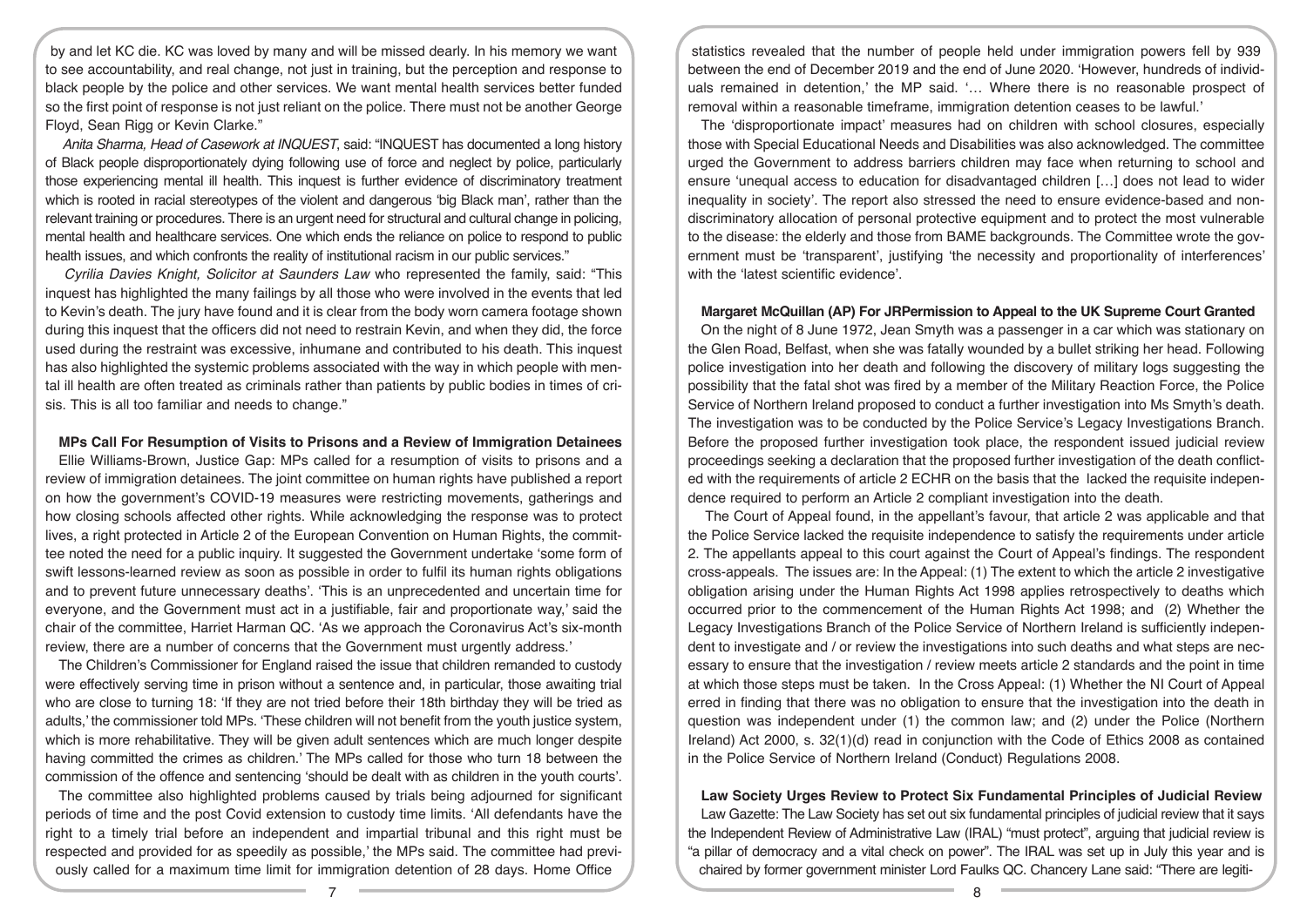mate questions as to whether improvements can be made to judicial review so that it functions more effectively and keeps the focus on testing the lawfulness of decisions. "However, judicial review must continue to be available to provide a vital check on executive power, whichever the government of the day, and ensure accountability of state authorities. It's a limited but important legal process in a modern democracy." The Law Society's "fundamental principles", which it said should be at the heart of any proposals for reform, are as follows:

*Maintaining Checks and Balances:* The fundamental purpose of judicial review is to determine whether public authorities are acting in accordance with the law. Without an effective system of judicial review, other fundamental constitutional principles, such as parliamentary sovereignty, will be weakened. Its essential contribution to upholding the rule of law and principles of democracy within the broader constitutional system must not be diminished. Guaranteeing that it remains an effective and accessible mechanism for ensuring the accountability of government, public bodies and regulators according to the laws made by parliament must be a cornerstone of any possible reform.

*Judicial Independence:* Judicial review brings law and politics into close contact. A mature democracy must be prepared to deal with these tensions. Judges must be free to exercise their duties in judicial review without fear or favour, away from political considerations and criticism, and without being assumed to have an agenda beyond their role in upholding the law, so that they can fulfil their constitutional role and effectively enforce the rights of individuals and organisations.

*Eligibility:* Judicial review is concerned with decision-making by government, public bodies and regulators, and so must be available to all who are affected by those decisions. This includes citizens and non-citizens, when relevant, such as immigration cases or when a company has business interests in the UK. Organisations such as charities or trade unions should also be able to act, within reasonable limits, in the interests of the people, bodies or issues they represent by initiating or intervening in judicial review claims.

*Accessibility and Affordability:* There should not be excessive procedural hurdles which act as a barrier to bringing a claim. The need for prompt resolution and sufficient opportunity to pursue a claim must be appropriately balanced. To be fully accessible, bringing a judicial review claim must also be affordable. Where individuals lack their own financial means, adequate levels of legal aid must be provided to ensure equal access to the courts to enforce their rights. Costs awards and court fees must not be so punitive or unduly burdensome that they prevent claims being brought.

*Scope:* As judicial review concerns decisions made by public bodies, it often touches on decisions which may be political or seen as political. As the remit of the state has expanded, so too has the breadth of decisions subject to judicial review. It is not the role of courts to second guess political decisions and judicial review should not encroach upon the legitimate use of state power. Judges are sensitive to this and they can and routinely do make decisions about what is outside the scope of judicial review. However, there should be no artificial or inconsistent restrictions upon the type of decisions that can be reviewed. Where there are legal questions the court should rightly be able to decide these and certain issues, or categories of issues, should not be precluded from this. Given the imbalance of power between individuals and the state it's important that people have a meaningful ability to challenge decisions which affect their lives and legal rights to ensure these have been made lawfully. In order for judicial review to operate effectively as a remedy of last resort, there must be adequate alternative mechanisms in place for people to assert their rights.

Effective remedies: The circumstances of judicial review cases are wide-ranging. What will be a fair outcome in one will not necessarily be so in another. Judges must have a range of remedies at their disposal and discretion to award these to ensure that justice is meaningfully done.

## **Black Working-Class Youth Criminalised and Excluded in the English School System**

Liz Fekete, IRR: The conservative government of Boris Johnson, who once described black children in Africa as having 'water melon smiles', is appointing people to inform and head inquiries on racial disparities, who are scornful of the very idea of institutional racism. They front a system of denial, where the structural causes of racial disparities and disproportionalities are brushed off as 'flimsy' – the result of the 'internalised perceptions' of 'BAME communities' and their 'grievance cultures'. A particular view of the British black Caribbean heritage community, as mired in gang culture and prone to violence, is also advanced. And the black family – absent fathers and weak single mothers – is discussed as dysfunctional.

Such views are not new, nor do they exist in isolation. There is a long history of New Right thinking (that first came to prominence under Thatcherism) placing the blame for racial disadvantage on the failures of the black family. But, today, this racial stereotyping is bolstered by a common-sense racism popularised by the media and its reporting on serious youth violence and knife crime, often discussed as though it was the disease of 'black on black violence'. The 'disease' parallel informs police strategy, resulting in relations between the Metropolitan Police and London's black communities now being at its lowest point since the 1980s. London has the highest rate of child poverty in any English region and more children living in poverty than the whole of Scotland and Wales combined. Yet, in the stampede to embrace a quasi-pathological view of knife crime as rooted in black gang culture, there is next to no interrogation of class, or the way austerity has stripped communities of any hope of a more racially and socially just future.

Thankfully, though, a new generation of researchers and activists are challenging media and policy frameworks. They know that racial stereotyping, force, surveillance, stigmatisation and repression are not the answer to social problems like youth violence and knife crime. Community campaigners, charities, academics, researchers and even some voices in parliament argue that the systematic dismantling of vital services, especially youth provision, and the restructuring of education to the detriment of the working class as a whole, has quite literally created an educational underclass, whose only prospect is a downward spiral from school exclusion, to youth detention and ultimately prison. How Black Working-Class Youth are Criminalised and Excluded in the English School System is a follow up to the IRR's 2019 report The London Clearances: Race, Housing and Policing. In her passionate defence of young poor working-class black Londoners' right to a 'shot at life', researcher Jessica Perera amplifies the voices of existing campaigners, while offering her analytical perspective of 'educational enclosure'. She argues that, from the 1980s onwards, the state has been engaged in an ideological onslaught on the black radical tradition and its vision of a democratic, anti-racist and culturally inclusive education. She sees this as part of a system of 'educational enclosure' through which the state takes back control of education and stymies the dreams of those black and anti-racist educators who have fought so valiantly for a more egalitarian and just education system. In the process, the state has also imposed its own ethnocentric view of British culture on the school curriculum. Perera sees a connection between this 'colour blind', monocultural approach and the alienation of young black people from an educational system that erases their lived reality.

Many young people, whose campaigns today centre around decolonising the curriculum, may not know that in the 1980s and 1990s – when the original New Right created the ideas that inform Conservative structural racism deniers today – there was indeed a vibrant anti-racist movement in education. The IRR contributed to that movement with the publication of Roots of Racism and Patterns of Racism and How Racism Came to Britain. Our office is now home to the Black History Collection, an archive of the documents, magazines and leaflets that prove beyond doubt that the black self-help educational movements and anti-racist curriculum campaigns